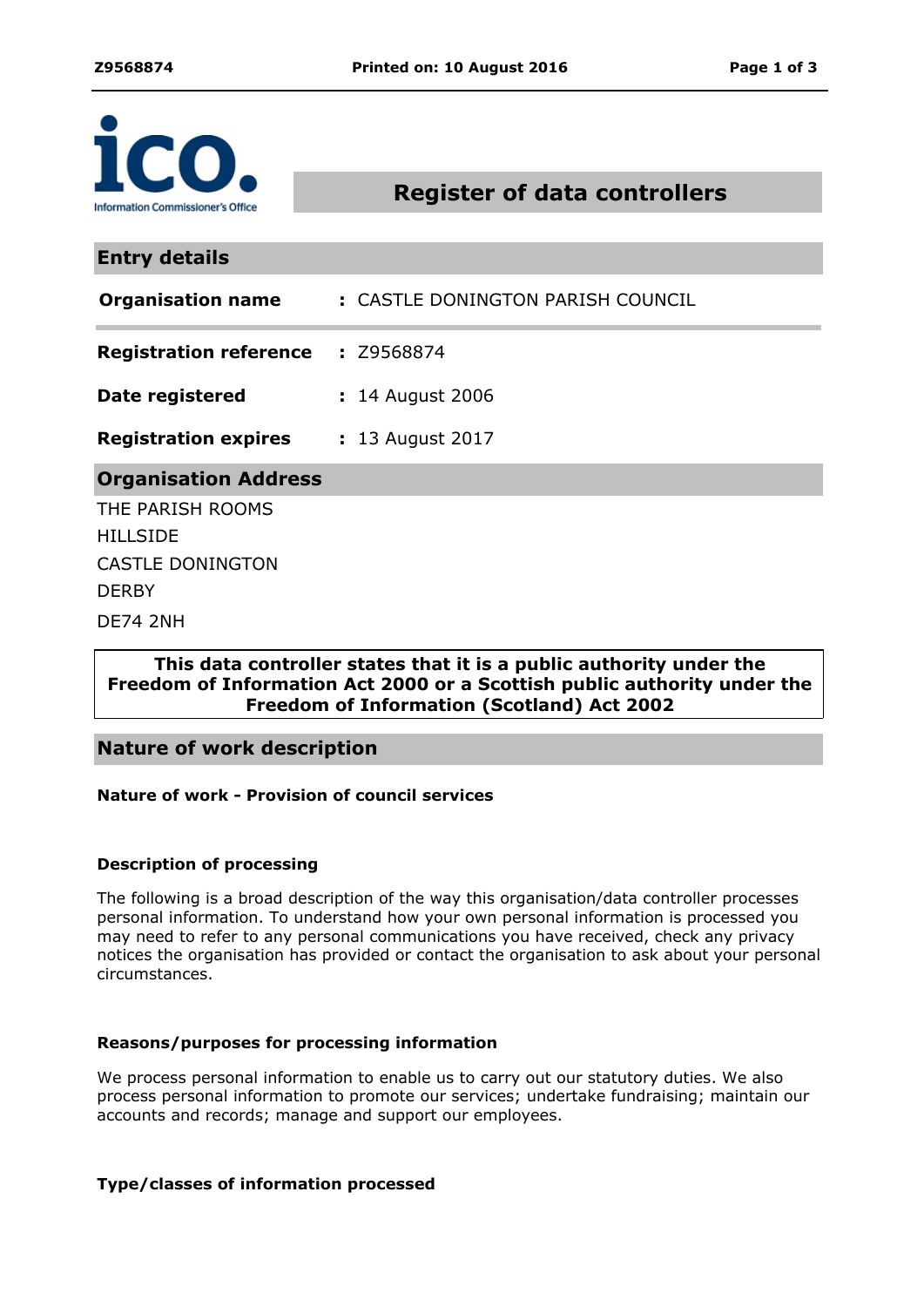We process information relevant to the above reasons/purposes. This may include:

- personal details
- family details
- **·** lifestyle and social circumstances
- education and employment details
- financial details
- goods and services

We also process sensitive classes of information that may include: physical or mental health details; racial or ethnic origin.

#### **Who the information is processed about**

We process personal information about:

- employees
- suppliers
- complainants, enquirers
- business contacts
- professional advisers and consultants
- residents of the parish
- elected representatives and holders of public office
- members of the parish council

#### **Who the information may be shared with**

We sometimes need to share the personal information we process with the individual themself and also with other organisations. Where this is necessary we are required to comply with all aspects of the Data Protection Act (DPA). What follows is a description of the types of organisations we may need to share some of the personal information we process with for one or more reasons.

Where necessary or required we share information with:

- educators and examining bodies
- suppliers and service providers
- persons making an enquiry or complaint
- local government
- press and the media
- family, associates and representatives of the person whose personal data we are processing
- current, past and prospective employers
- financial organisations

#### **CCTV - Crime Prevention and/or Staff Monitoring**